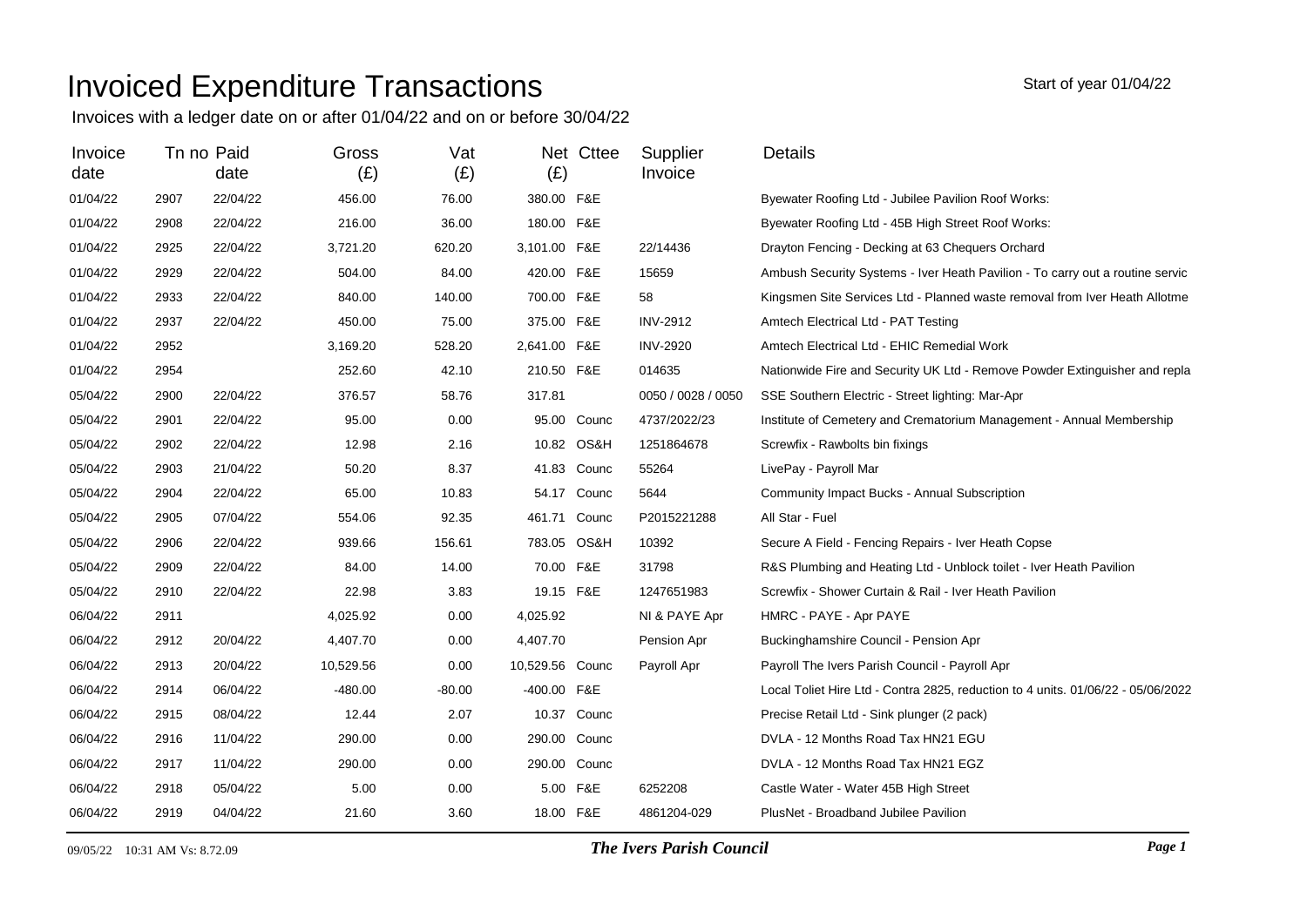## Invoiced Expenditure Transactions

Invoices with a ledger date on or after 01/04/22 and on or before 30/04/22

| Invoice<br>date |      | Tn no Paid<br>date | Gross<br>(E) | Vat<br>(E) | (E)            | Net Cttee   | Supplier<br>Invoice | Details                                                                |
|-----------------|------|--------------------|--------------|------------|----------------|-------------|---------------------|------------------------------------------------------------------------|
| 06/04/22        | 2920 | 01/04/22           | 621.50       | 0.00       | 621.50 F&E     |             |                     | Buckinghamshire Council - Business Rates 45B High Street               |
| 06/04/22        | 2921 | 01/04/22           | 127.40       | 0.00       | 127.40 F&E     |             |                     | Buckinghamshire Council - Business Rates Jubilee Pavilion              |
| 06/04/22        | 2922 | 01/04/22           | 57.37        | 0.00       | 57.37 F&E      |             |                     | Buckinghamshire Council - Business Rates Iver Heath Pavilion           |
| 06/04/22        | 2923 | 01/04/22           | 56.25        | 0.00       | 56.25 F&E      |             |                     | Buckinghamshire Council - Business Rates Tennis Club                   |
| 06/04/22        | 2924 | 01/04/22           | 54.34        | 0.00       | 54.34 F&E      |             |                     | Buckinghamshire Council - Business Rates Workshop                      |
| 08/04/22        | 2926 | 08/04/22           | 34.20        | 0.00       |                | 34.20 Counc |                     | Post Office - First Class Stamps                                       |
| 08/04/22        | 2927 | 22/04/22           | 10.53        | 1.76       | 8.77 F&E       |             | 1253147493          | Screwfix - Tape and Blanking Plug                                      |
| 08/04/22        | 2928 | 22/04/22           | 78.00        | 13.00      |                | 65.00 Counc | IN2634              | SMB Autoparts - Fuel Cap for VK11                                      |
| 08/04/22        | 2930 | 22/04/22           | 2,957.58     | 492.93     | 2,464.65 Counc |             | 1257                | LGRC Associates Ltd - Locum Clerk Services - March 2022                |
| 08/04/22        | 2958 |                    | 62.50        | 10.42      |                | 52.08 Counc | 14                  | Redraw - Sandwiches for 25 people on Thursday 21 April 2022            |
| 12/04/22        | 2948 | 27/04/22           | 144.91       | 24.15      | 120.76 Counc   |             | 412717              | George Browns - 2 x Chain Loop 26RM 325 06 @ £27.25 ex VAT (£54.50)    |
| 19/04/22        | 2931 | 19/04/22           | 31.48        | 5.25       |                | 26.23 Counc |                     | Prestige Gifting Ltd - Flower Bouquet                                  |
| 19/04/22        | 2932 | 14/04/22           | 17.26        | 2.88       |                | 14.38 Counc | 8765225             | Viking - Eye Wash Pods and Refill                                      |
| 19/04/22        | 2934 | 22/04/22           | 587.38       | 97.90      | 489.48         |             | 6524                | Inetex - IT Support & Software - Feb                                   |
| 19/04/22        | 2935 | 22/04/22           | 36.00        | 6.00       |                | 30.00 Counc | 702511              | NALC - Clerk Recruitment Advertisement                                 |
| 19/04/22        | 2936 | 26/04/22           | 189.33       | 31.55      | 157.78 Counc   |             | 691546630024        | Vodafone - Mobile Phones                                               |
| 19/04/22        | 2938 | 22/04/22           | 1,832.89     | 0.00       | 1,832.89 Counc |             | 3665                | Buckinghamshire Association of Local Councils - Annual BMKALC and NALC |
| 19/04/22        | 2939 | 19/04/22           | 8.40         | 1.40       | 7.00 F&E       |             | 1013812164          | Voipfone - Office Phones - Apr                                         |
| 19/04/22        | 2940 | 19/04/22           | 64.55        | 10.76      | 53.79 F&E      |             | <b>M118 WN</b>      | BT - Phone and Broadband                                               |
| 19/04/22        | 2941 | 19/04/22           | 147.94       | 7.04       | 140.90 F&E     |             | 1235973             | Crown Gas & Power - Gas - Iver Heath Pavilion                          |
| 19/04/22        | 2942 | 19/04/22           | 67.40        | 3.21       | 64.19 F&E      |             | 1241458             | Crown Gas & Power - Gas - 45B High St                                  |
| 19/04/22        | 2943 | 19/04/22           | 231.84       | 38.64      | 193.20 F&E     |             | 1235974             | Crown Gas & Power - Gas - Jubilee Pavilion                             |
| 19/04/22        | 2944 | 21/04/22           | 45.74        | 0.00       |                | 45.74 Counc |                     | Costco - Refreshments for Seniors Easter Event                         |
| 20/04/22        | 2945 |                    | 7,685.00     | 0.00       | 7,685.00       |             |                     | PWLB - Loan Repayment - Jubilee Pavilion                               |
| 20/04/22        | 2946 | 27/04/22           | 5.20         | 0.24       | 4.96           |             | 0051                | SSE Southern Electric - Street lighting: Apr-Apr                       |
| 20/04/22        | 2947 | 22/04/22           | 6.00         | 0.00       |                | 6.00 Counc  |                     | HM Land Registry - Land Registry Search - Iver Heath Tennis Club       |